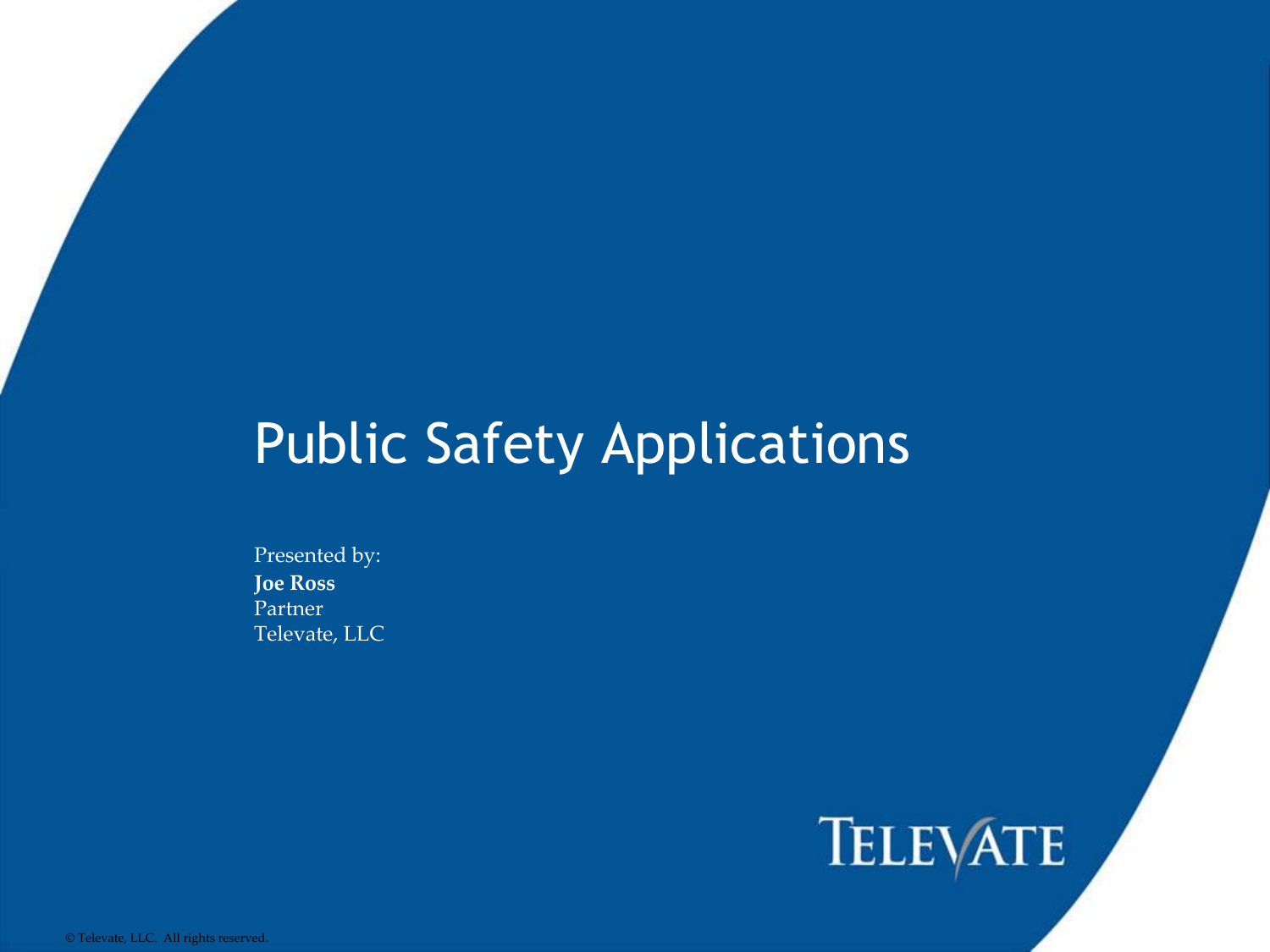## Initial State/Local Readouts

- $\blacksquare$  Initial focus = network
- App focus now gaining steam
- Situational awareness a critical need
- **E** Streaming video key across all disciplines esp. law enforcement
- 3D Geolocation and biometrics important gap in fire service
- Telemedicine a key need in EMS
- Interest in CAD to CAD interoperability
- Rural data use limited – often due to limited coverage or funding
- ePCR, CAD, Video, RMS, CIMS, GIS, and other specialty apps widely in use in metro areas
- General software tools (email, web, VPN, MDM) in widescale use
- MDM use typically limited to large agencies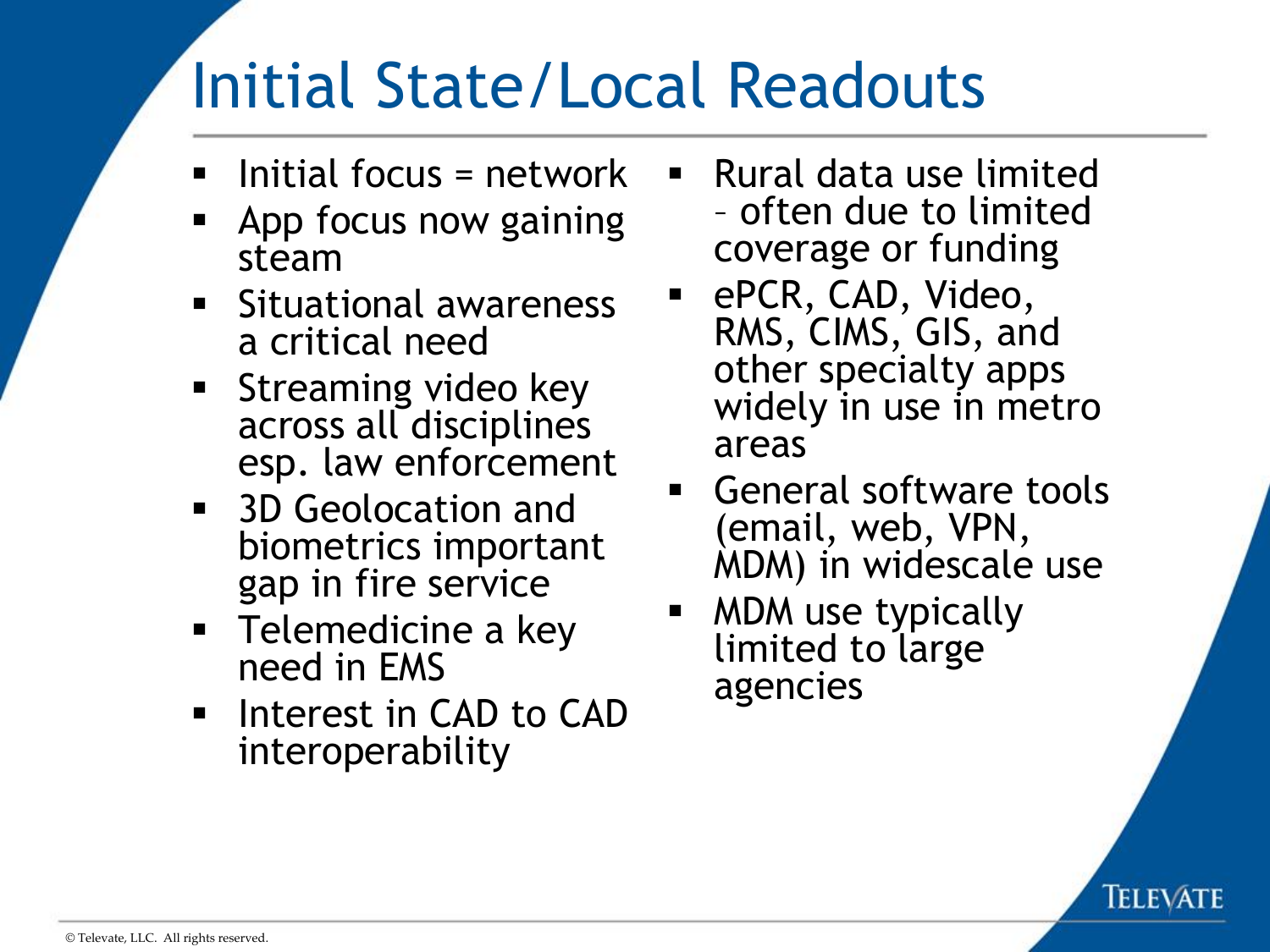# Key Concerns

- Automated, simple high impact apps
- Affordability app cost
- Impact on dispatch and others' workload
- Interop Continuum
	- Governance
	- SOPs
	- Technology
	- Training & Exercises
	- Usage
- $\blacksquare$  + Legal/policy issues

TELEVATE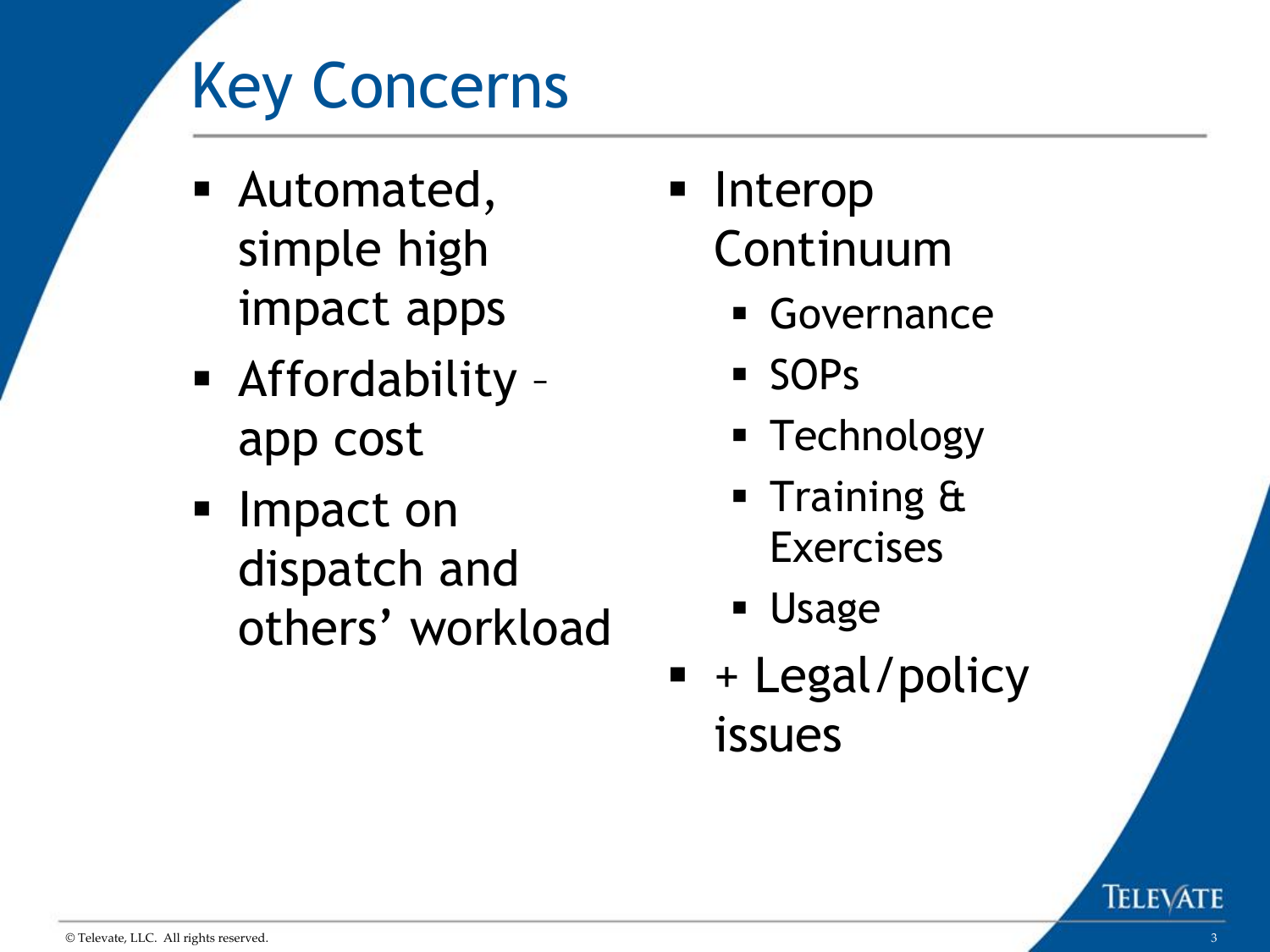### Multiple Interoperability Dimensions



- **EXECT** A step beyond the network (LTE/3GPP)
- Needed across multiple dimensions (but not always)
- Group level permissions (e.g., sensitive video content)
- ICAM is glue for sharing as needed/desired
	- Across borders
	- Between agencies
- Key Data Interop Services/Apps
	- **GIS and location**
	- Video
	- **CAD**
	- **PTT**
- **EXE** Sharing needed across networks

TELEVATE